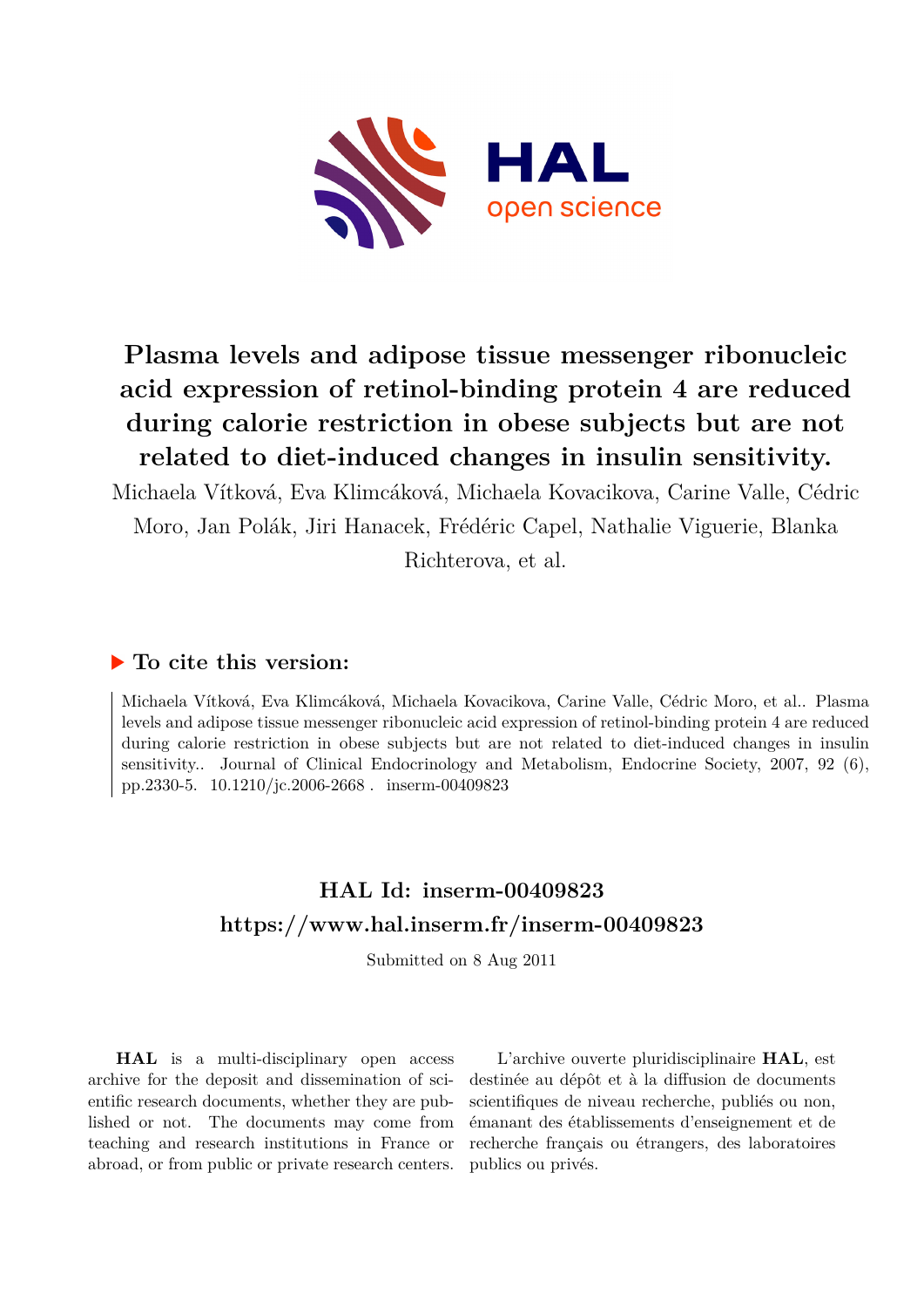# **Plasma Levels and Adipose Tissue Messenger Ribonucleic Acid Expression of Retinol-Binding Protein 4 Are Reduced during Calorie Restriction in Obese Subjects but Are Not Related to Diet-Induced Changes in Insulin Sensitivity**

Michaela Vitkova,\* Eva Klimcakova,\* Michaela Kovacikova, Carine Valle, Cédric Moro, Jan Polak, Jiri Hanacek, Frédéric Capel, Nathalie Viguerie, Blanka Richterova, Magda Bajzova, Jindra Hejnova, Vladimir Stich, and Dominique Langin

*Institut National de la Santé et de la Recherche Médicale (M.V., E.K., M.K., C.V., C.M., J.P., F.C., N.V., B.R., M.B., J.He.*, *V.S., D.L.), Franco-Czech Laboratory for Clinical Research on Obesity, Prague, CZ-10100 Czech Republic; Department of Sports Medicine (M.V., E.K., M.K., J.P., B.R., M.B., J.He., V.S.), and Division of Cell and Molecular Biology (M.K.), 3rd Faculty of Medicine, Charles University, Prague, CZ-100 00 Czech Republic; Institut National de la Sante´ et de la Recherche Me´dicale (M.V., E.K., C.V., C.M., F.C., N.V., D.L.), U858, Obesity Research Laboratory, Toulouse, F-31432 France; Institute for Mother and Child Care (J.Ha.), Prague, Czech Republic; Paul Sabatier University (E.K., C.V., C.M., F.C., N.V., D.L.), Louis Bugnard Institute, IFR31, Toulouse, F-31432 France; and Centre Hospitalier Universitaire de Toulouse (D.L.), Biochemistry Laboratory, Biology Institute of Purpan, Toulouse, F-31059 France*

**Context:** Retinol-binding protein 4 (RBP4) may play a role in the development of insulin resistance.

**Objective:** We investigated whether RBP4 adipose tissue mRNA expression and plasma level are related to insulin sensitivity during a diet-induced weight loss.

**Design, Setting, Patients, and Intervention:** Obese women followed a dietary intervention composed of a 4-wk very low-calorie diet (VLCD), a 2-month low-calorie diet, and 3– 4 months of a weight maintenance (WM) phase.

**Main Outcome Measures:** Clinical investigation was performed before and at the end of each phase. Insulin sensitivity was assessed with the euglycemic hyperinsulinemic clamp. Adipose tissue mRNA and plasma levels of RBP4 were determined using reverse transcription-quantitative PCR and ELISA, respectively.

**Results:** Weight and fat mass decreased during VLCD and were stabilized during WM. Glucose disposal rate increased during VLCD and remained elevated thereafter. Plasma levels of RBP4 decreased after VLCD and, although increasing at subsequent phases, remained lower than prediet values. Adipose tissue mRNA levels were diminished after VLCD, and increased during low-calorie diet and WM to reach basal values. Basal RBP4 levels or diet-induced variations of RBP4 were not different in lean women and two groups of obese women with high- and low-insulin sensitivity.

**Conclusions:** Severe calorie restriction promotes a reduction in adipose tissue and plasma levels of RBP4. The study does not bring evidence for a role for RBP4 in the regulation of diet-induced changes in insulin sensitivity. **(***J Clin Endocrinol Metab* **92: 2330 –2335, 2007)**

TYPE 2 DIABETES is characterized by insulin resistance and relative insulin deficiency. The resistance to insulin action occurs in multiple tissues, including the liver with an increase in glucose production and skeletal muscles with a decrease in glucose use. Insulin resistance independent of overt diabetes is an important causative factor of the metabolic syndrome and constitutes an important risk factor for cardiovascular disease. Obesity is one of the principal causes

for insulin resistance and risk factors for type 2 diabetes. The excess of fat mass is associated with release of multiple molecules with paracrine or endocrine action by adipose tissue that may contribute to the development of insulin resistance (1). A recently characterized potential candidate is retinolbinding protein 4 (RBP4) (2). Adipose tissue RBP4 expression and circulating levels are increased in several mouse models of insulin resistance. Genetic knockout of the insulin-stimulated glucose transporter 4 (Glut4) selectively in adipocytes results in impaired whole-body insulin sensitivity (3). Because adipocytes contribute little to whole-body glucose disposal, the existence of a factor released by the adipocytes and acting on the liver and skeletal muscle was predicted. RBP4 has been identified as such a factor (2). Overexpression of RBP4 or injection of recombinant RBP4 induced insulin resistance in mice, whereas pharmacologically decreased serum levels of RBP4 improved insulin sensitivity in high-fat

**First Published Online April 3, 2007**

<sup>\*</sup> M.V. and E.K. contributed equally to the work.

Abbreviations: BMI, Body mass index; Glut4, glucose transporter 4; LCD, low-calorie diet; PPAR, peroxisome proliferator-activated receptor; RBP4, retinol-binding protein 4; VLCD, very low-calorie diet; WM, weight maintenance.

**JCEM is published monthly by The Endocrine Society (http://www. endo-society.org), the foremost professional society serving the endocrine community.**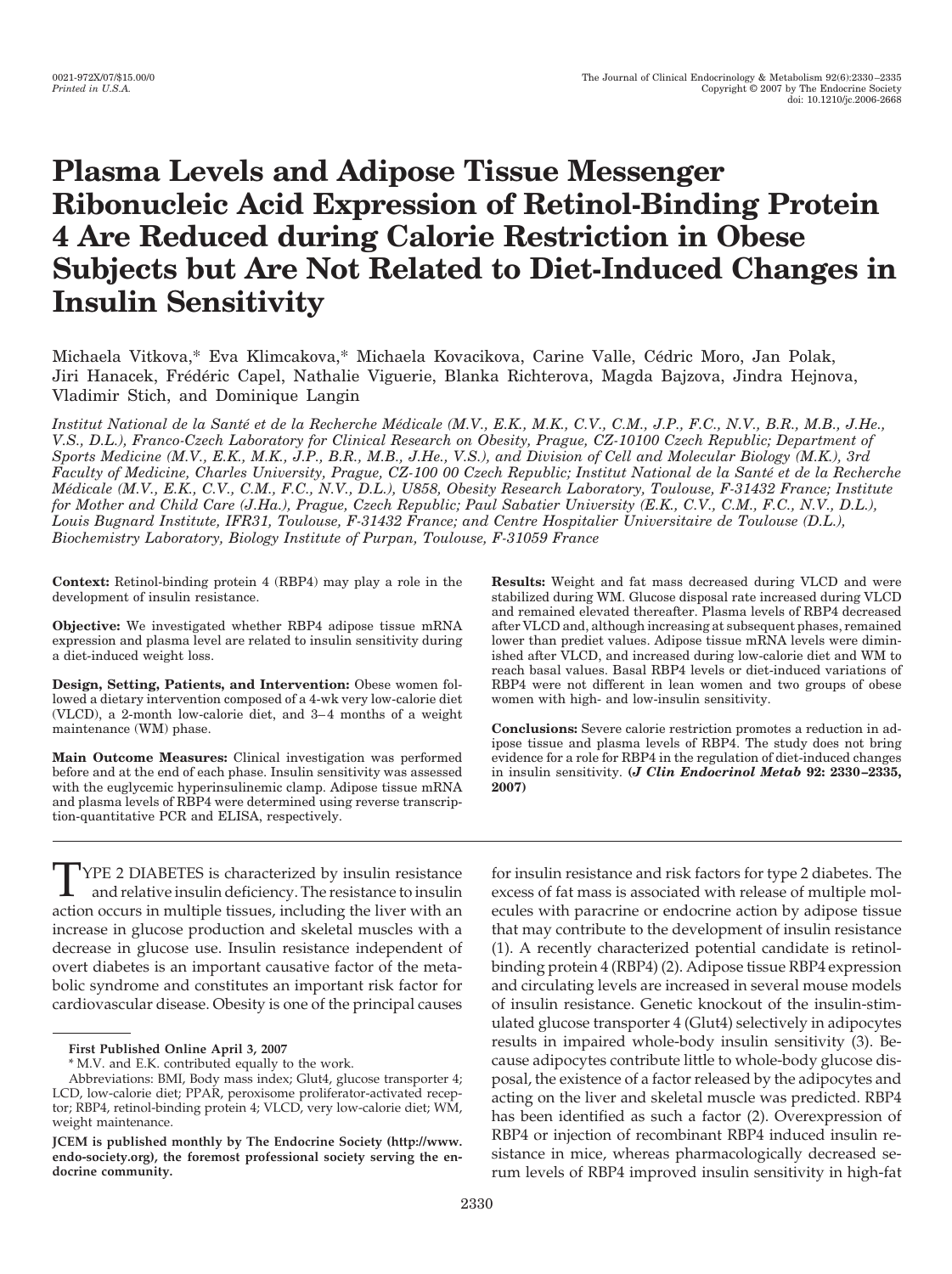diet-fed mice. Indeed, RBP4 impairs insulin signaling in skeletal muscle and affects glucose output in the liver.

RBP4 has been used clinically as a rapid turnover protein for assessing the short-term fluctuation of nutritional states. RBP4 is the only specific transport protein for retinol (vitamin A) in the circulation (4). It is produced by hepatocytes, which are believed to contribute to a large part of circulating RBP4, although adipocytes have the second-highest expression level (5). Elevated RBP4 levels have been reported in subjects with insulin resistance and type 2 diabetes (6–9). Correlations have been observed between serum RBP4 levels and the magnitude of insulin resistance in different groups of subjects (8). However, the cross-sectional design of most of the clinical studies performed so far does not allow for a determination of a putative causal role of RBP4 in the pathogenesis of insulin resistance and type 2 diabetes in humans (10). Here, we studied RBP4 in obese subjects enrolled in a multiple-phase weight reduction program based on a 4-wk very low-calorie diet (VLCD), followed by a 2-month low-calorie diet (LCD), and 3–4 months of a weight maintenance (WM) phase. RBP4 mRNA expression in sc adipose tissue and plasma RBP4 levels were determined before and at the end of each phase, and related to anthropometric and biological parameters, including glucose disposal rate assessed by the euglycemic hyperinsulinemic clamp.

### **Subjects and Methods**

#### *In vitro adipose tissue studies*

Subcutaneous abdominal adipose tissue obtained from overweight women undergoing plastic surgery was digested with collagenase. Mature adipocytes were separated from the stromavascular fraction by mild centrifugation. Isolation of different cell types (endothelial cells, preadipocytes, and macrophages) in the stromavascular fraction was performed using surface antigen-coupled magnetic microbeads (11). Human preadipocytes in primary culture were differentiated as described (12). At d 13, 60-80% of cells were differentiated into lipid droplet-containing adipocytes. For culture of human adipose tissue explants, sc abdominal adipose tissue was cut into small pieces weighing approximately 10 mg or less. After washing steps, explants were cultured in DMEM F12 medium (Cambrex Corp., East Rutherford, NJ) containing 33  $\mu$ mo/liter biotin, 17  $\mu$ mol/liter pantothenate, and 50  $\mu$ g/ml gentamycin supplemented with 10% of fetal calf serum. Explants were preincubated overnight to allow for removal of soluble factors and cellular debris released by cells broken during the preparation of the small pieces of adipose tissue. On d 2, explants were washed three times with PBS. Explants (200 mg/ml) were then incubated for 24 h in fresh medium. Aliquots of the medium were stored at  $-80$  C for protein measurements. These studies were in agreement with the French National Institute of Health and Medical Research (Inserm) and the Toulouse University Hospital ethics regulation.

#### *Subjects*

Participants in the study were recruited at the Third Faculty of Medicine of Charles University and at the Institute for Mother and Child Care in Prague, Czech Republic. The clinical investigation was performed at the Department of Sports Medicine of the Third Faculty of Medicine. A group of 24 obese premenopausal women was included in the study. Exclusion criteria were weight changes of more than 3 kg within the 3 months before the start of the study, hypertension, diabetes, or hyperlipidemia treated by drugs, drug-treated obesity, pregnancy, participation in other trials, and alcohol or drug abuse. A control group of 12 lean women [age  $38 \pm 10$  yr; body mass index (BMI)  $21 \pm 2$  kg/m<sup>2</sup>] was also investigated. The studies were approved by the Ethical Committee of the Third Faculty of Medicine. Volunteers were informed on the study, and written consent was obtained before study participation.

#### *Dietary intervention*

During the first 4 wk of the dietary intervention program, the obese subjects received a 800 kcal/d VLCD (liquid formula diet; Redita, Promil, Czech Republic). During the next 2 months, a LCD was designed to provide 600 kcal/d less than the individually estimated energy requirement based on an initial resting metabolic rate multiplied by 1.3, the coefficient of correction for physical activity level. The final period was a WM phase of 3–4 months, during which the patients were instructed to keep on a weight-maintaining diet. Patients consulted a dietitian once a week during the first 3 months of the program and once a month during the WM phase. They provided a written 3-d dietary record at each dietary consultation.

#### *Clinical investigation*

A complete clinical investigation was realized before and at the end of each phase in the morning. Anthropometric and resting metabolic rate measurements were performed as previously reported (13). Body composition was determined with multifrequency bioimpedance (Bodystat QuadScan 4000; Bodystat Ltd., Isle of Man, British Isles). Blood samples were drawn from an indwelling catheter in the antecubital vein. Needle microbiopsy of sc adipose tissue was performed under local anesthesia (1% Xylocaine; AstraZeneca PLC, London, UK) from the abdominal region (14 –20-cm lateral to the umbilicus) (14). The euglycemic hyperinsulinemic clamp was performed according to the DeFronzo method (15). Priming plus continuous infusion of crystalline human insulin (Actrapid Human; Novo, A/S, Bagsvaerd, Denmark), 40 mU/m2 body areamin, was given for 210 min. Euglycemia (the fasting blood glucose concentration) was maintained by a variable 20% glucose infusion. The infusion rate was determined by measuring arterialized plasma glucose every 5 min (Beckman Glucose Analyzer; Beckman Coulter, Inc., Fullerton, CA). Glucose consumption was calculated from the exogenous glucose infusion rates during the last 30 min of the clamp and corrected for kilogram of body weight (mg·min<sup>-1</sup>·kg<sup>-1</sup>) or kilogram of fat-free mass (mg·min<sup>-1</sup>·kg<sup>-1</sup> fat-free mass).

#### *RNA analysis*

Total RNA was extracted from adipose tissue biopsy samples, explants, and cells using the RNeasy Mini kit (QIAGEN, Inc., Valencia, CA). RT was performed with 500-ng total RNA using random hexamers (Promega Corp., Madison, WI) and Superscript II Reverse Transcriptase (Invitrogen Corp., Carlsbad, CA). Real-time quantitative PCR was performed with TaqMan probe-based gene expression assays for RBP4, Glut4, peroxisome proliferator-activated receptor (PPAR)γ, and CD68, and a SYBR Green-based assay for adiponectin using ABI PRISM 7500 Sequence Detection System (Applied Biosystems, Foster City, CA). An 18S ribosomal RNA was used as control to normalize gene expression (Ribosomal RNA Control TaqMan Assay kit; Applied Biosystems). Each sample was performed in duplicate, and 10-ng cDNA was used as a template for real-time PCR. When the difference between the duplicates was above 0.5 Ct (threshold cycle), real-time PCR was performed again.<br>Results are expressed as 2<sup>-ACt</sup> values.

#### *Determination of culture medium and plasma levels*

RBP4 levels were measured using an ELISA kit (Immundiagnostik AG, Bensheim, Germany). Plasma samples were diluted so that the absorbance was in the middle of the range of linearity for the assay. Within-run coefficient of variation for RBP4 was 2.7%. Plasma glucose was determined by the glucose hexokinase technique (Konelab 60i; Labsystems CLD, Konelab, Finland). Plasma insulin was measured using chemiluminescent immunometric assay (Immulite 2000 Insulin; DPC Czech sro, Brno, Czech Republic). Nonesterified fatty acid levels were determined using an enzymatic procedure (Wako; Unipath Ltd., Bedford, UK). Leptin and adiponectin levels were determined using ELISA kits (BioVendor Laboratory Medicine, Brno, Czech Republic). Plasma  $\beta$ -hydroxybutyrate was measured by an enzymatic "Liqui-Color" kit (Stanbio Laboratory, Boerne, TX). Plasma levels of other parameters were determined using standard clinical biochemistry methods. To determine cell damage in adipose tissue explant culture, mea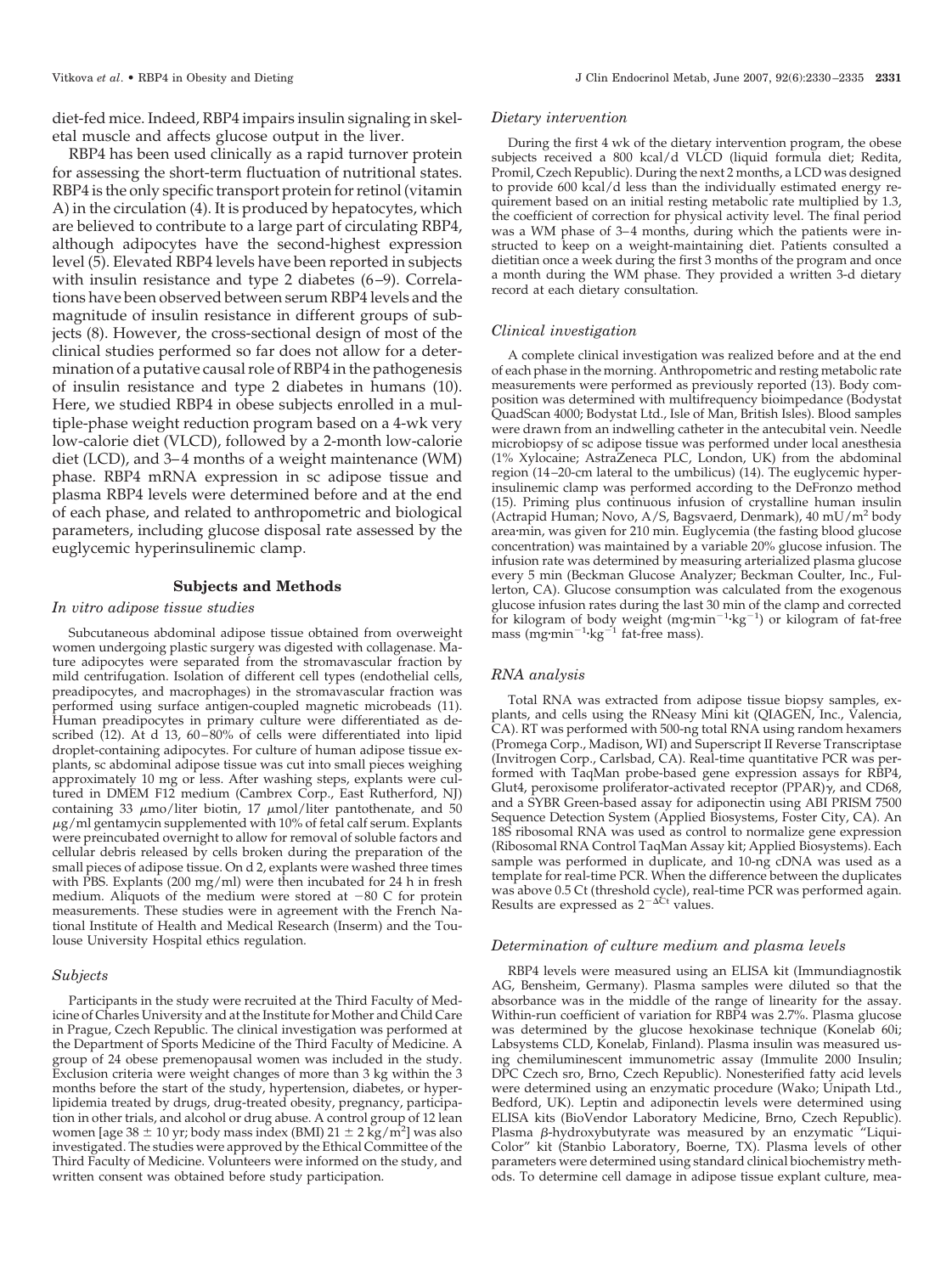surement of adenylate kinase activity was performed in the culture medium using a bioluminescent assay (Cambrex, Corp.).

#### *Statistical analysis*

Data were analyzed using the SPSS software (SPSS, Inc., Chicago, IL). Nonparametric Wilcoxon signed rank or Mann-Whitney *U* tests were used for comparison of paired and unpaired values, respectively. Correlations were analyzed by Spearman's nonparametric test. The level of significance was set at  $P < 0.05$ .

### **Results**

## *Expression of RBP4 in human adipose tissue*

Comparison of mRNA expression in mature adipocytes and stromavascular cells from human sc adipose tissue revealed that RBP4 is expressed almost exclusively in mature adipocytes (Fig. 1A). As a control of cell isolation, Glut4 and



FIG. 1. RBP4 expression and production in human sc adipose tissue. A, RBP4, Glut4, adiponectin (Adipo), and CD68 mRNA expression was determined in mature adipocytes (Ad) and stromavascular cells (SVF) ( $n = 6$ ). B, Time course of RBP4, adiponectin, and PPAR $\gamma$ mRNA expression during differentiation of human preadipocytes into adipocytes from d  $0(D0)$  to d  $15(D15)$  (n = 4). C, Production of RBP4 and adiponectin by human adipose tissue explants  $(n = 6)$ . The levels of secreted products were normalized to the mass of adipose tissue. Values are means  $\pm$  SEM.

adiponectin mRNA were detected mostly in adipocytes and CD68 mRNA, mostly in the stromavascular fraction. Direct detection on isolated endothelial cells, macrophages, and preadipocyte-like cells confirmed that the level of RBP4 expression was very low compared with that in mature adipocytes (data not shown). RBP4 gene expression was strongly induced during the conversion of human preadipocytes into adipocytes along with markers of adipocyte differentiation, such as  $\text{PPAR}\gamma$  and adiponectin (Fig. 1B). We also wished to determine whether RBP4 was produced by human sc adipose tissue. Primary culture of adipose tissue explants showed that the production rate of RBP4 *in vitro* was comparable to that of adiponectin, a factor secreted at high levels by adipocytes (Fig. 1C). The release of adenylate kinase from the explants was very low, indicating that cell damage was limited in our culture conditions (data not shown).

## *Clinical parameters of obese subjects during a weight reduction program*

Obese women followed a 6-month weight reduction program composed of three successive phases: a 4-wk 800 kcal/d VLCD, a 2-month LCD with 600 kcal less than the calculated daily energy requirements, and a 3– 4 month WM diet. Anthropometric and plasma parameters were determined before and at the end of each dietary phase (Table 1). The subjects' body weight and BMI decreased during the VLCD and LCD phases. The body weight was stabilized during WM. The loss of weight was chiefly due to a decrease in fat mass. Evolution of waist circumference followed the same pattern as body weight. Regarding plasma parameters, there was a decrease in insulin, leptin, triglyceride, glycerol, and cortisol levels at all the time points. Glycemia was decreased only after VLCD, and the nonesterified fatty acid level was decreased at the end of the protocol. Circulating -hydroxybutyrate was elevated during VLCD and then decreased during subsequent phases to reach basal levels at the end of the program. Plasma adiponectin level was not changed during the dietary intervention. To evaluate insulin sensitivity, euglycemic hyperinsulinemic clamps were performed at each phase (Table 1). The glucose disposal rate increased during VLCD, and remained elevated throughout the phases of LCD and WM.

# *Adipose tissue mRNA expression of RBP4 and Glut4 during a weight reduction program*

Subcutaneous abdominal adipose tissue biopsies were performed before and at the end of each dietary phase. RBP4 mRNA expression decreased during VLCD (Fig. 2A). During LCD, there was an increase in RBP4 mRNA levels  $(P < 0.01)$  so that at the end of the LCD phase and at the end of WM, RBP4 mRNA values were not different from basal values. The profile of Glut4 mRNA expression was similar to that of RBP4 (Fig. 2B).

#### *Plasma levels of RBP4 during a weight reduction program*

Plasma RBP4 levels were decreased during VLCD (Fig. 2C). The LCD and WM phases were characterized by a gradual increase in RBP4 levels. At the end of the dietary intervention, plasma RBP4 levels were higher than VLCD values ( $P < 0.01$ ).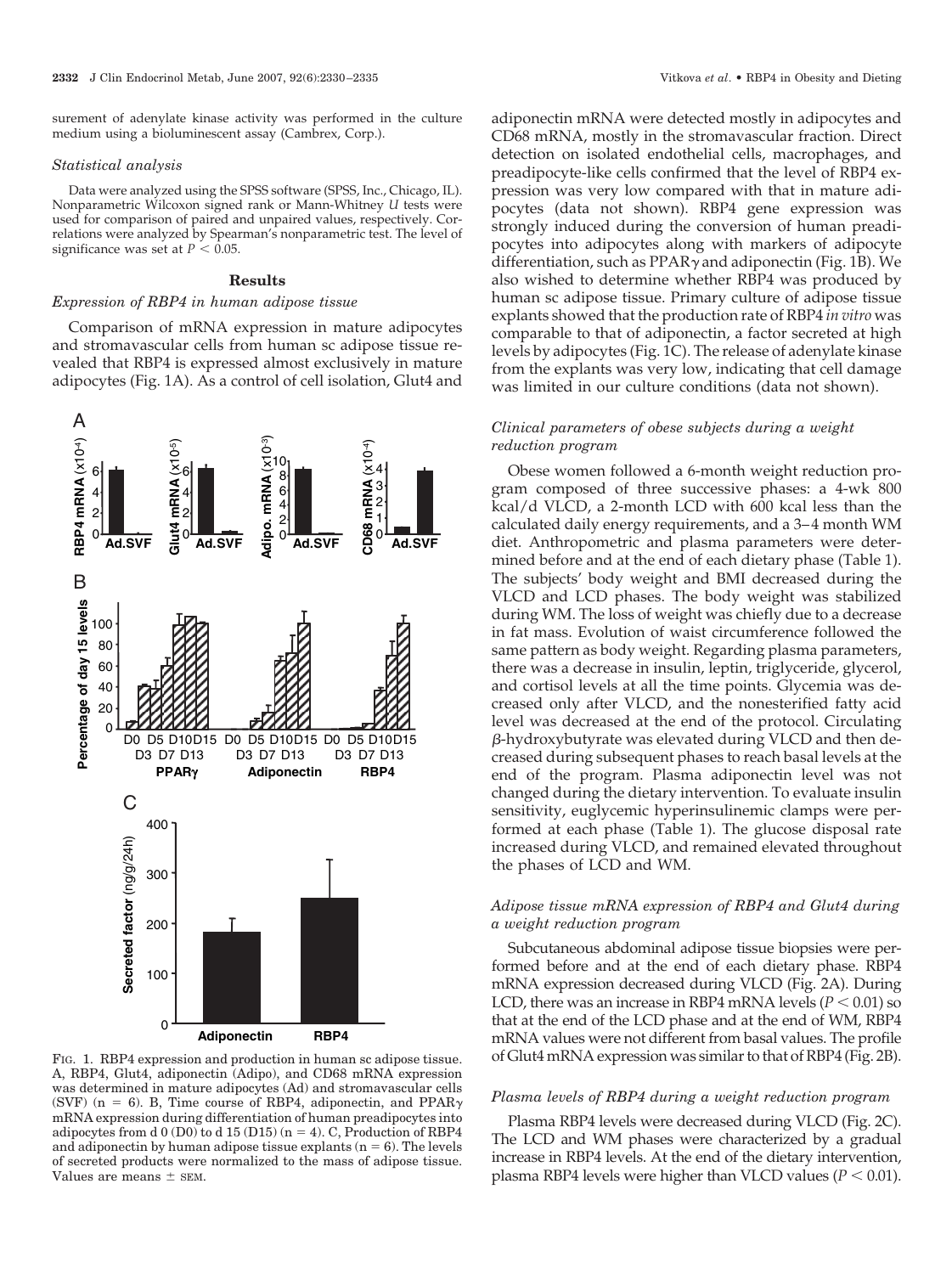| TABLE 1. Clinical parameters of 24 obese women before and at the end of different phases of a weight reduction program |  |
|------------------------------------------------------------------------------------------------------------------------|--|
|------------------------------------------------------------------------------------------------------------------------|--|

| Parameter                                       | Basal           | <b>VLCD</b><br>4 wk          | <b>LCD</b><br>8 wk      | <b>WM</b><br>$12-16$ wk |
|-------------------------------------------------|-----------------|------------------------------|-------------------------|-------------------------|
| Weight (kg)                                     | $97 \pm 16$     | $90 \pm 15^{c}$              | $87 \pm 15^{c}$         | $87 \pm 15^{c}$         |
| BMI $(kg/m^2)$                                  | $35 \pm 5$      | $33 \pm 5^c$                 | $32 \pm 4^c$            | $32 \pm 5^c$            |
| Fat mass (kg)                                   | $40 \pm 12$     | $35 \pm 11^{c}$              | $31 \pm 9$ <sup>c</sup> | $32 \pm 11^{c}$         |
| Fat-free mass (kg)                              | $58 \pm 6$      | $55 \pm 7^b$                 | $56 \pm 8^b$            | $55 \pm 7^c$            |
| Waist (cm)                                      | $104 \pm 13$    | $99 \pm 13^c$                | $96 \pm 13^c$           | $96 \pm 13^{c}$         |
| Glucose (mmol/liter)                            | $5.6 \pm 0.4$   | $5.3 \pm 0.6^a$              | $5.4 \pm 0.7$           | $5.3 \pm 0.8$           |
| Insulin (mU/liter)                              | $13.6 \pm 8.3$  | $6.8 \pm 3.7^c$              | $5.8 \pm 2.6^c$         | $6.8 \pm 2.8^c$         |
| Glycerol $(\mu$ mol/liter)                      | $217 \pm 77$    | $160 \pm 39^{b}$             | $145 \pm 59^c$          | $150 \pm 43^c$          |
| Nonesterified fatty acid $(\mu$ mol/liter)      | $693 \pm 144$   | $741 \pm 126$                | $589 \pm 170^a$         | $564 \pm 171^a$         |
| $\beta$ -hydroxybutyrate (mmol/liter)           | $0.16 \pm 0.09$ | $0.65 \pm 0.36^c$            | $0.27 \pm 0.16^c$       | $0.19 \pm 0.17$         |
| Total cholesterol (mmol/liter)                  | $4.82 \pm 0.66$ | $3.90 \pm 0.76$ <sup>c</sup> | $4.29 \pm 0.69^c$       | $4.56 \pm 0.66^a$       |
| Triglycerides (mmol/liter)                      | $1.43 \pm 0.69$ | $1.06 \pm 0.35^c$            | $1.06 \pm 0.37^b$       | $1.03 \pm 0.29^b$       |
| Leptin $(ng/ml)$                                | $41 \pm 15$     | $20 \pm 13^{c}$              | $24 \pm 14^c$           | $27 \pm 15^{c}$         |
| Adiponectin $(\mu\text{g/ml})$                  | $8.4 \pm 3.9$   | $8.4 \pm 3.3$                | $8.3 \pm 3.3$           | $9.2 \pm 3.6$           |
| Cortisol (nmol/liter)                           | $205 \pm 96$    | $157 \pm 67^{b}$             | $146 \pm 61^{b}$        | $177 \pm 102^a$         |
| Glucose disposal rate (mg/kg·min)               | $2.98 \pm 1.56$ | $3.61 \pm 1.65^b$            | $4.05 \pm 1.66^c$       | $4.19 \pm 1.74^c$       |
| Glucose disposal rate (mg/kg fat-free mass min) | $4.88 \pm 2.29$ | $5.75 \pm 2.43^a$            | $6.15 \pm 2.31^c$       | $6.48 \pm 2.51^c$       |

Values are means  $\pm$  sD.<br>  $\alpha P < 0.05$ .

 $\overset{b}{c}P<0.01.$   $\overset{c}{c}P<0.001$  compared to basal values.

Nevertheless, throughout the dietary protocol, plasma RBP4 levels remained lower than the levels at the beginning of the program. The evolution of RBP4 levels was different from that of the glucose disposal rate that shows steadily higher values at the different time points of the dietary intervention than at the beginning of the program (Fig. 2D).

# *Relationship between plasma RBP4 levels and insulin resistance*

No correlations were found between RBP4 level and glucose disposal rate before the diet ( $r = -0.31; P > 0.1$ ). Similarly, no correlations were found between the diet-induced changes of RBP4 and glucose disposal rate when considering either the VLCD phase or the whole dietary program ( $r = -0.22$ ,  $P > 0.3$ ;  $r = -0.14$ ,  $P > 0.5$ , respectively). A similar conclusion was reached when the glucose disposal rate was corrected for fatfree mass. To investigate whether the lack of relationship between RBP4 and glucose disposal rate is dependent on the level of baseline insulin sensitivity, the 24 obese subjects were stratified into two groups according to prediet glucose disposal rate (Table 2). No differences in either basal plasma RBP4 levels or in the diet-induced decreases of plasma levels were observed between the two groups. Similarly, if the subjects were stratified into two groups according to the magnitude of the changes in glucose disposal rate during VLCD and the entire program, there was no difference in the diet-induced variation of plasma RBP4 levels between the groups (data not shown). No correlations were found between plasma RBP4 and plasma triglyceride, high-density lipoprotein cholesterol, or waist circumference when considering the diet-induced responses of the variables (data not shown). To investigate further the relationship between plasma RBP4 levels and insulin resistance, a group of control lean women (BMI 21  $\pm$  2 kg/m<sup>2</sup>) was investigated and compared with the obese group. As expected, the glucose disposal rate was higher in the lean group than in the obese group (6.43  $\pm$  1.61 *vs.* 2.98  $\pm$  1.56 mg/kg/min, *P* < 0.001; and 8.27  $\pm$  1.73 *vs.* 4.88  $\pm$  2.29 mg/kg fat free mass/min, P  $<$ 

0.001). However, plasma RBP4 levels did not differ between the two groups  $(26.8 \pm 8.4 \text{ vs. } 27.4 \pm 7.4 \text{ mg/ml}; P > 0.8)$ .

#### **Discussion**

This study shows that RBP4 is strongly expressed in human adipocytes, as shown earlier in rat adipocytes (5). Negligible expression was detected in the stromavascular fraction of adipose tissue, as recently reported (16). During adipogenesis of human preadipocytes, there was a very strong induction of RBP4, which is typical of a marker of adipocyte differentiation (17). RBP4 is steadily secreted by human adipose tissue, as shown in experiments on adipose tissue explants. Therefore, RBP4 expression profile in human adipose tissue is similar to the profile described in rodents.

Studies in mice suggest that RBP4 is a factor produced by adipose tissue that induces insulin resistance in the liver and skeletal muscle (2). Plasma RBP4 was reported to be elevated in subjects with insulin resistance and type 2 diabetes, although the relationship between RBP4 and insulin resistance was not found in other cross-sectional studies on subjects with normal glucose tolerance or mildly insulin-resistant obese patients  $(6-8, 16, 18)$ . Similarly, we did not find differences in plasma RBP4 levels between lean and obese women despite a lower glucose disposal rate in the latter group. To gain further insight into the relationship between insulin sensitivity and RBP4, we investigated, in a prospective study, nondiabetic obese women during different time points of a multiple-phase weight reduction program. Insulin sensitivity was assessed by the gold standard technique, the euglycemic hyperinsulinemic clamp. The subjects had a marked decrease in body weight and fat mass during VLCD, a further moderate diminution during LCD and a stabilization during the WM phase. The glucose disposal rate was increased during VLCD and remained elevated during the subsequent phases. The plasma levels of RBP4 were markedly diminished during VLCD and subsequently increased during the later phases while remaining lower than basal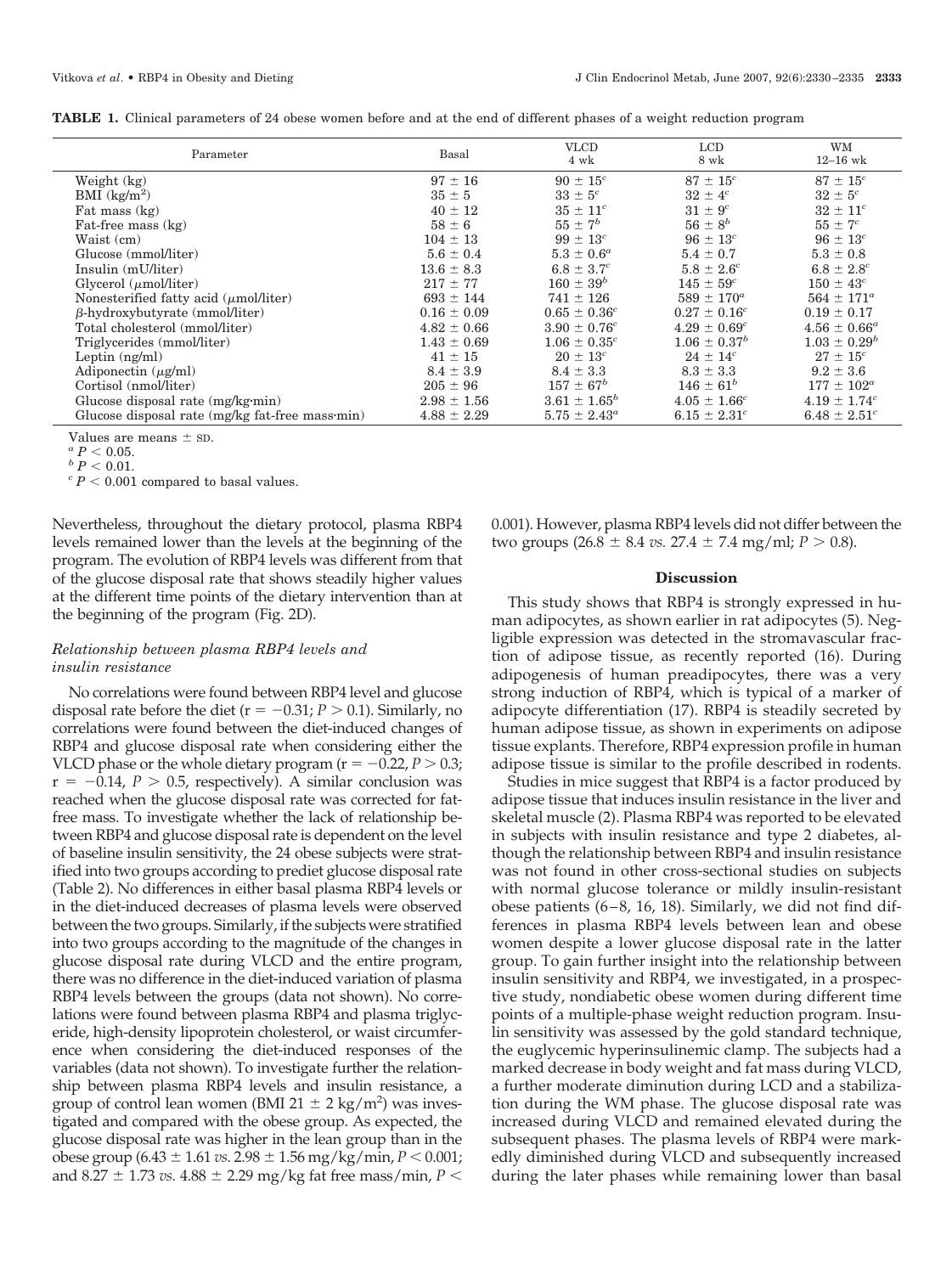

FIG. 2. Subcutaneous adipose tissue mRNA expression of RBP4 and Glut4, plasma level of RBP4, and glucose disposal rate during a weight reduction program in obese women (n 24). A, Adipose tissue RBP4 mRNA levels. B, Glut4 mRNA levels. C, RBP4 plasma levels. D, Glucose disposal rate. Values are means  $\pm$  sEM. \*\*, *P* < 0.01. \*\*\*, *P* < 0.001 compared with basal values. B, Basal conditions; LCD, end of the LCD; VLCD, end of the VLCD; WM, end of the WM phase.

values. Therefore, the profile of the plasma RBP4 time course was not superimposable to the variations in insulin sensitivity indices. Moreover, no correlations were found between RBP4 and glucose disposal rate. It was pointed out that the variability of the RBP4 response to an intervention might be influenced by the baseline insulin sensitivity of subjects (19). However, stratification of the population of obese women into a high and low-insulin sensitivity group was associated

**TABLE 2.** Diet-induced changes in plasma levels of RBP4 in two subgroups with high and low initial insulin sensitivity

|                                                    | Obese subjects with<br>low-insulin sensitivity<br>$(n = 12)$ | Obese subjects with<br>high-insulin sensitivity<br>$(n = 12)$ |
|----------------------------------------------------|--------------------------------------------------------------|---------------------------------------------------------------|
| Glucose disposal rate<br>(mg/min/kg)               | $1.77 \pm 0.12$                                              | $4.18 \pm 0.35^{\circ}$                                       |
| Basal plasma RBP4<br>levels $(\mu\text{g/ml})$     | $29 \pm 3$                                                   | $26 + 1$                                                      |
| Decrease of plasma RBP4<br>levels during VLCD (%)  | $23 \pm 8$                                                   | $26 + 4$                                                      |
| Decrease of plasma RBP4<br>levels during WM $(\%)$ | $17 \pm 5$                                                   | $13 \pm 4$                                                    |

Values are means  $\pm$  SEM.<br><sup>*a*</sup>  $P < 0.001$ .

neither with a significant difference in plasma RBP4 levels nor with different diet-induced responses of plasma levels of RBP4. When considering stratification according to the variations in insulin sensitivity induced by the dietary program, a similar conclusion was reached. Therefore, this kinetic study reveals that RBP4 is regulated by calorie restriction and weight loss but is not associated with insulin sensitivity in this population.

Plasma RBP4 levels are increased in mice with genetic ablation of Glut4 in adipocytes (2). Glut4 mRNA and protein levels are reduced in fat cells in several insulin-resistant states and in type 2 diabetes (20). In nonobese subjects with at least one first-degree relative with type 2 diabetes, a negative correlation was found between adipocyte Glut4 and plasma RBP4 levels (8). During the dietary intervention, the profile of variation of Glut4 mRNA levels was quite similar to that of RBP4 mRNA. Accordingly, a positive relationship between adipose tissue RBP4 and Glut4 gene expression was reported in adipose tissue from obese subjects (16). Therefore, the expected inverse relationship between adipose tissue Glut4 and RBP4 mRNA is not found in obese subjects.

Concentrations of serum proteins are used in assessing the